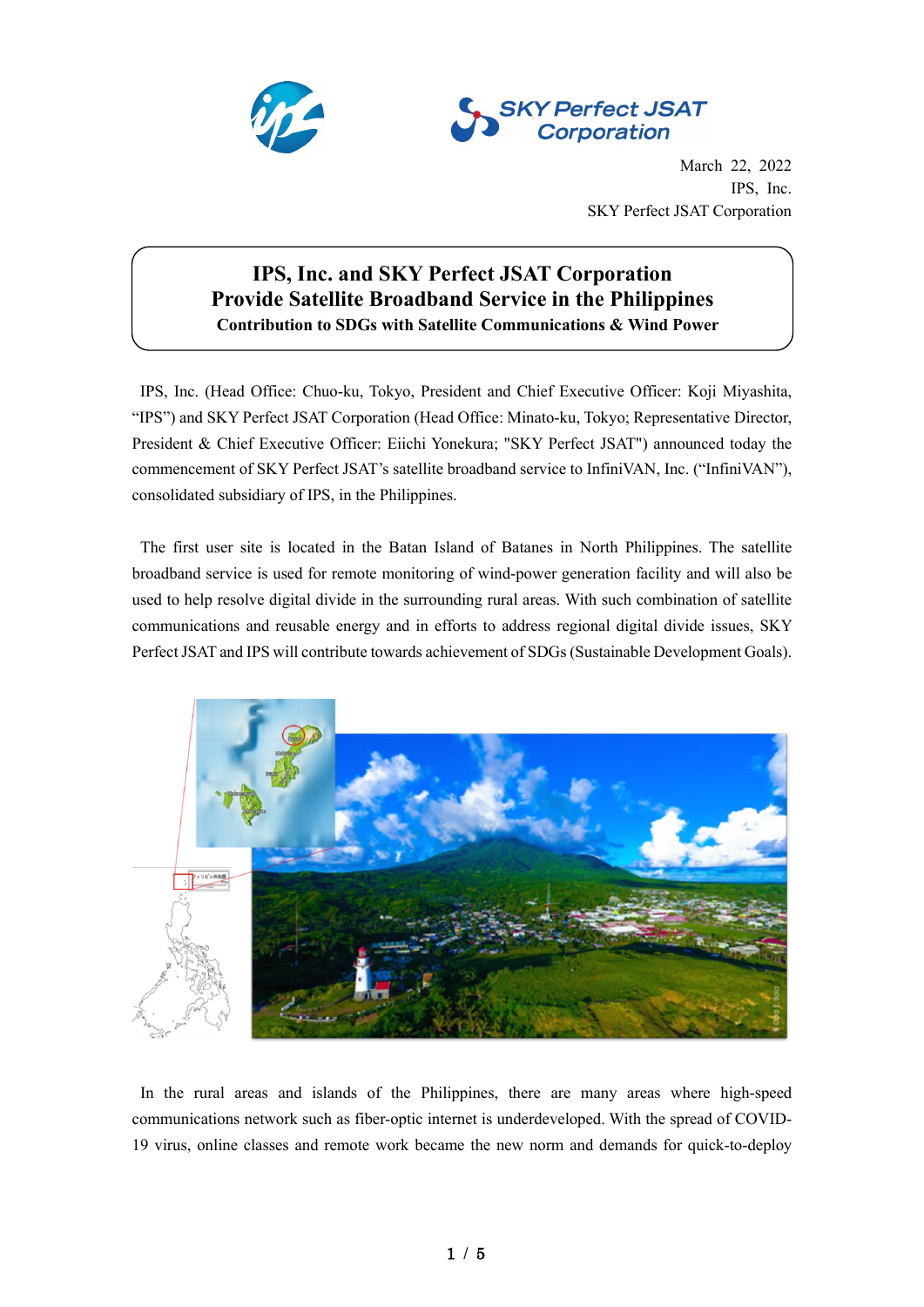satellite broadband service has increased. InfiniVAN have been expanding their main communications network for their high-speed internet service in the urban areas of Philippines, and now with the addition of SKY Perfect JSAT's satellite broadband service to their line-up without significant investments in facility such as building mobile base stations, InfiniVAN will be able to meet the growing needs of high-speed internet over wider regions for both the urban and rural areas.



Project Team for installing the service antenna Protective walls against strong wind

This satellite broadband service uses one of SKY Perfect JSAT's newest satellites "JCSAT-1C" which commenced operation in 2020. JCSAT-1C is a high throughput satellite ("HTS") which has significantly more capacity compared to those of a conventional communication satellite and enables the provision of high-quality satellite broadband service at lower cost. For the JCSAT-1C ground facility, SKY Perfect JSAT has implemented a network hub system and internet gateway at Yokohama Satellite Control Center in Japan. Together with this facility and the HTS capacity, SKY Perfect JSAT provides the Virtual Network Operator ("VNO") service to InfiniVAN and supports its internet backbone, enabling InfiniVAN to add this satellite broadband service to their line-up with minimum CAPEX in equipment.

In addition, SKY Perfect JSAT's ground facility for this service is operated with 100% reusable energy.



SKY Perfect JSAT's JCSAT-1C satellite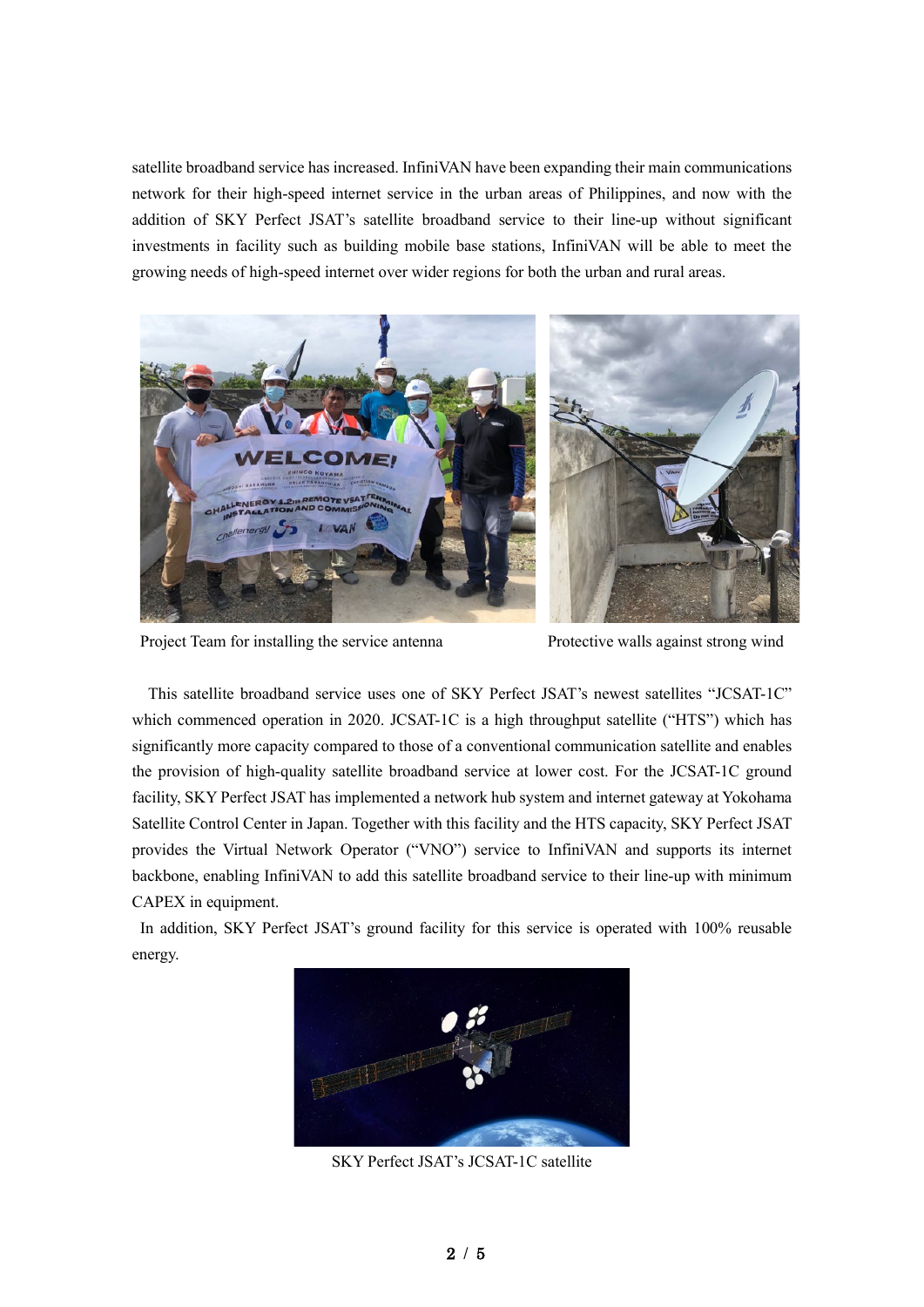# Service Description



This satellite broadband service was introduced to Challenergy Inc. ("Challenergy"), a Japanese wind-power start-up company, for its "Reusable Energy Project"<sup>\*1</sup> at the Batan Island of Batanes in North Philippines this March and is being used for their wind-turbine's remote monitoring system. The advantage of Challenergy's wind turbine technology is its capability to generate stable power even during strong winds and expected to be a reusable power solution that suits the Philippines where they often experience strong typhoons.

SKY Perfect JSAT and IPS will collaborate further with Challenergy to consider solutions that combines clean power and satellite broadband service towards regions with poor access to electricity and communication infrastructure and strive to achieve the SDGs by contributing to improvement of basic infrastructures and disaster response capabilities, as well as enhancement of education and medical care with stable electricity supply and communications.

- **Related Links:** 
	- InfiniVAN Website: https://www.infinivan.com/
	- January 30, 2018 Release "Collaboration of the World's First Magnus Vertical Axis Wind Turbines and Satellite Communications for Electricity and Communications Services in Remote Islands and Mountainous Areas all around the World"

[https://www.skyperfectjsat.space/en/news/files/pdf/news\\_sjc\\_en\\_20180130\\_01.pdf](https://www.skyperfectjsat.space/en/news/files/pdf/news_sjc_en_20180130_01.pdf)

 March 26, 2019 Release (Japanese Only) 「スカパーJSATとチャレナジー、出資契約を締結 ~衛星通信と再生可能エ ネルギーで SDGs 達成貢献ソリューション~」 https://www.skyperfectisat.space/news/files/pdf/news\_sic\_ip\_20190326\_01.pdf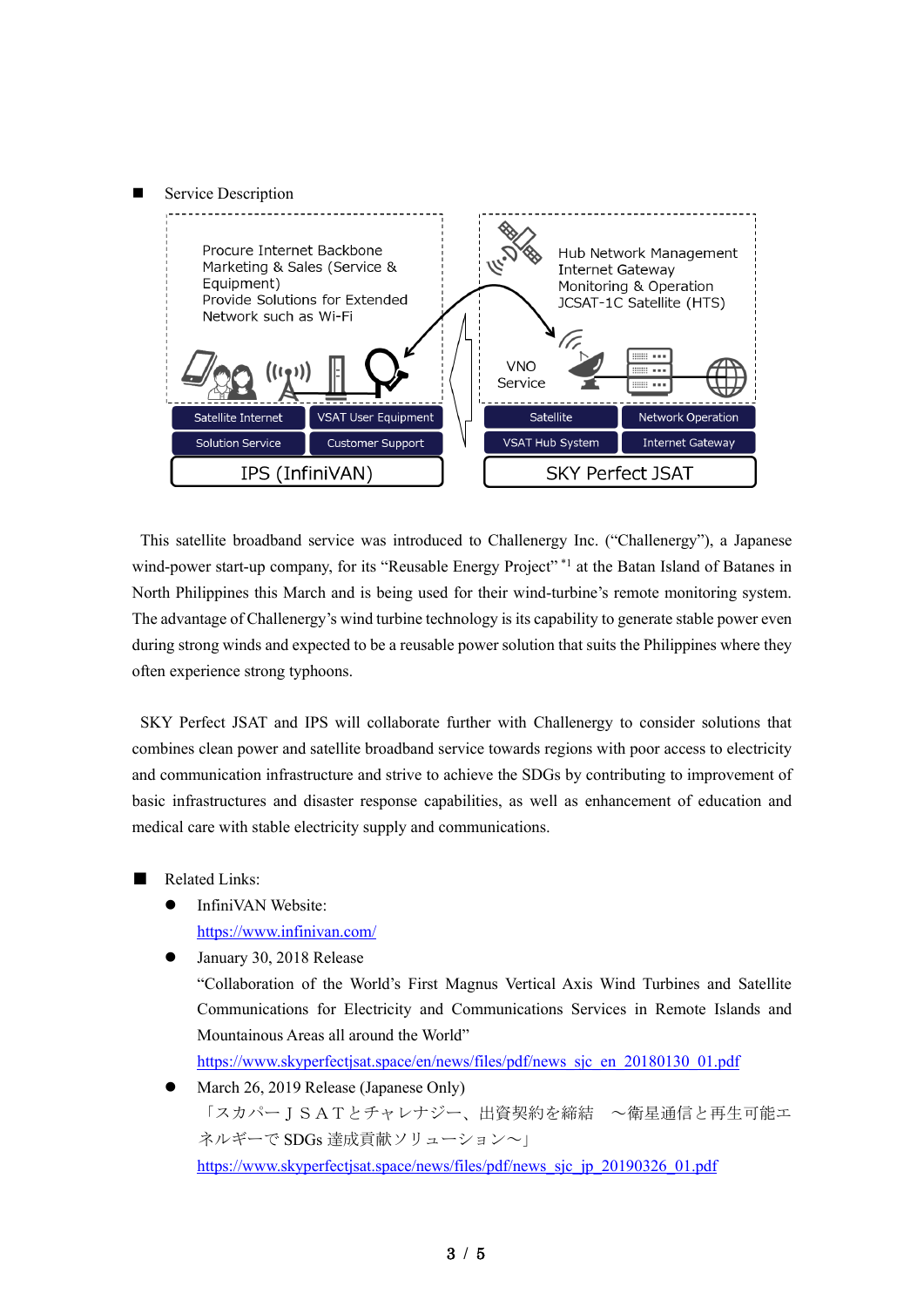\*<sup>1</sup> Collaboration project with the aim of commercializing a service that combines stable wind-power generation and satellite communications by connecting the SKY Perfect JSAT's satellite service to the Magnus Vertical Axis Wind Turbine ("Magus VAWTs") developed by Challenergy. Magus VAWTs is capable of generating power under strong wind as fast as 40m/s and expected as suitable solution for reusable energy infrastructure in the Philippines where it is often hit by storms. The satellite broadband service is used to remotely monitor the wind turbines and also being considered for connectivity to schools and municipal facilities in the surrounding area. With such combination of Magus VAWTs strong against storms and satellite services robust to natural disasters, stable power supply and high-speed communication can be provided in short period of time.



Challenergy's Magus VAWTs



# Reference: Satellite Communications Usage Examples to address Digital Divide

# About IPS

Around the world, many customs and regulations as well as lack of social infrastructures, necessities and services prevent our society from reaching countless possibilities. IPS aims to be the first to break down these barriers and to open doors to new opportunities. With this "OPEN DOOR" philosophy, IPS provides in Japan services specializing in voice communication as a registered telecom carrier. Our telecom services also reach the Philippines, including, as a congressional franchised carrier there, provision of